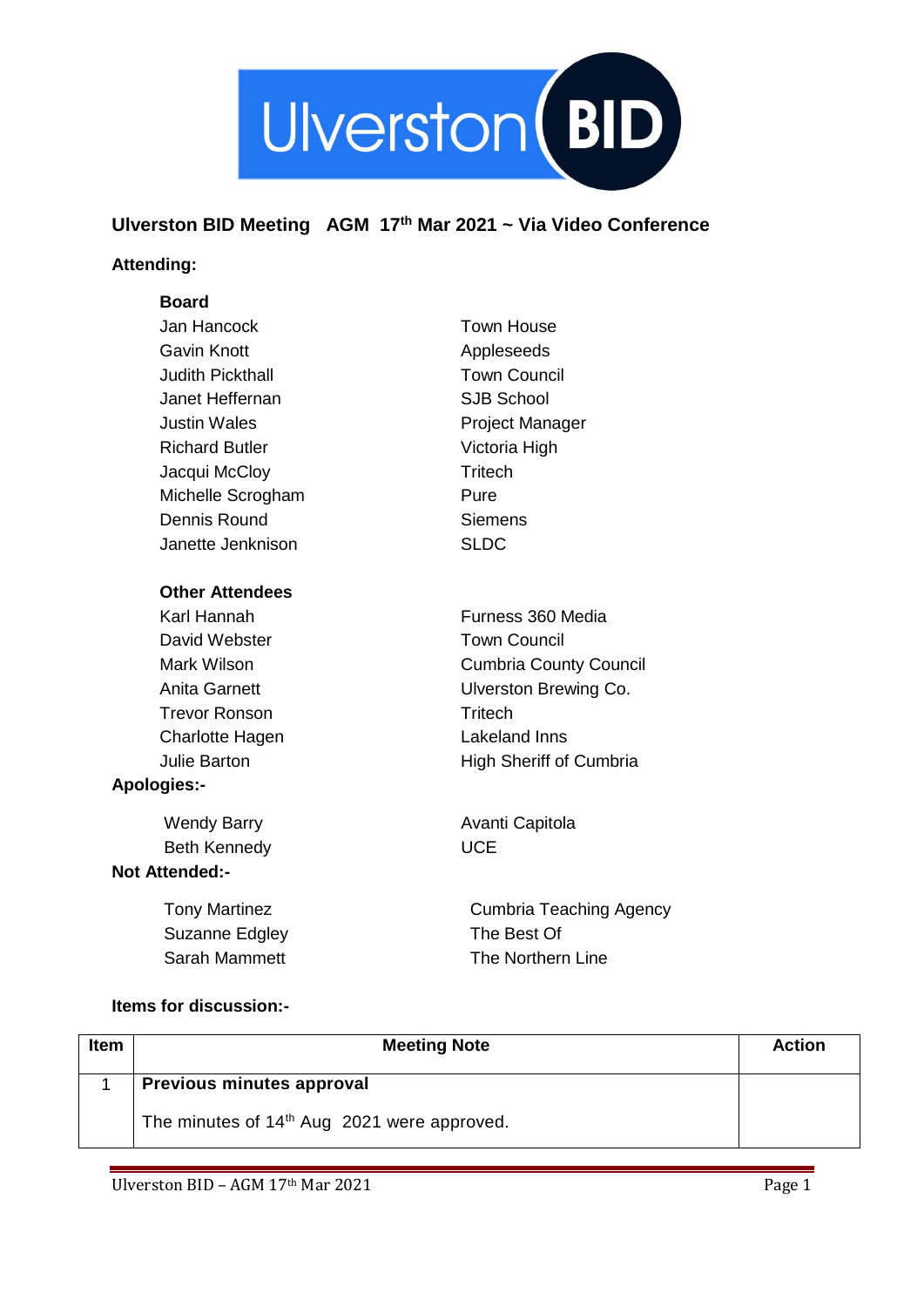| $\overline{2}$ | <b>Chair's Report</b>                                                                                                                                                                                                                                                                                                                                                                                                                                                                                                                                                                                                                                                                                                                                                                                                   |  |
|----------------|-------------------------------------------------------------------------------------------------------------------------------------------------------------------------------------------------------------------------------------------------------------------------------------------------------------------------------------------------------------------------------------------------------------------------------------------------------------------------------------------------------------------------------------------------------------------------------------------------------------------------------------------------------------------------------------------------------------------------------------------------------------------------------------------------------------------------|--|
|                | Welcome to the sixth and final AGM of the present administration.                                                                                                                                                                                                                                                                                                                                                                                                                                                                                                                                                                                                                                                                                                                                                       |  |
|                | Five and a half years ago the business community of Ulverston voted to<br>establish a Business Improvement District in the town. Business rate<br>payers began to invest collectively to improve facilities and services within<br>the town.                                                                                                                                                                                                                                                                                                                                                                                                                                                                                                                                                                            |  |
|                | There is a considerable potential for growth and opportunities within the<br>local economy which can be released by businesses acting together in<br>partnership with our communities and local authorities and we believe that<br>Ulverston BID has harnessed these potentials and delivered a number of<br>fantastic initiatives which have enhanced the town centre, boosted the<br>local economy and supported businesses.                                                                                                                                                                                                                                                                                                                                                                                          |  |
|                | Christmas lights and the illumination of Hoad monument were two of our<br>first successes which continue to enliven the town as do the wonderful<br>hanging baskets and planters which adorn the town each summer. Most<br>recently we have responded to concerns about the cost of car parking and<br>brokered a deal with SLDC and the Town Council to provide cheap<br>parking alternatives in Buxton Place. We also stepped up to the mark to<br>help businesses reopen after the first lockdown and will be there to help<br>businesses recover after these latest closures. The provision of Free WiFi<br>is garnering a huge database for promotion through linking this to Choose<br>Ulverston website an interactive information tool for all to use which is yet<br>another successful BID sponsored project. |  |
|                | Looking forward (and aren't we all) to June 21st when potentially all<br>restrictions have been lifted, Ulverston BID will be on hand to help,<br>advise, develop and support all businesses, communities and festivals<br>which are so essential if the town is to flourish and thrive as we emerge<br>from this disastrous period of the pandemic countrywide shut-down.                                                                                                                                                                                                                                                                                                                                                                                                                                              |  |
|                | The prospect of a possible "No" vote made it imperative that finances<br>were put in place to ensure continuance of ongoing commitments so we<br>ring-fenced funds to ensure that we could sustain our payments to<br>subsidise the car park in Buxton Place for three years so this will continue<br>until at least 2022.                                                                                                                                                                                                                                                                                                                                                                                                                                                                                              |  |
|                | Although Britain in Bloom competition has once again been postponed<br>until 2022 orders for planting up the hanging baskets for this year needed<br>to be placed in advance so we took the decision to invest the money to<br>ensure the town will be alive with vibrant colour to welcome the post-<br>Covid shopper as we did in June 2020 enhancing the visitor experience in<br>the town centre.                                                                                                                                                                                                                                                                                                                                                                                                                   |  |
|                | The continuation of Free Town WiFi is also assured. Furthermore, there is<br>the opportunity to widen to scope of the WiFi this term to support the<br>development of levy paying businesses outside of the town centre.                                                                                                                                                                                                                                                                                                                                                                                                                                                                                                                                                                                                |  |
|                | Ulverston BID is also excited to have been invited to be part of the<br>Borderlands project, a government initiative which has made £3 million<br>pounds available to be spent in Ulverston. This is a multi-partnership<br>venture including local authorities, businesses, local community groups<br>and schools. The project will focus on making Ulverston a place which is<br>attractive for enterprise and business to invest and where people of<br>working age choose to live. This includes strengthening our appeal as a                                                                                                                                                                                                                                                                                      |  |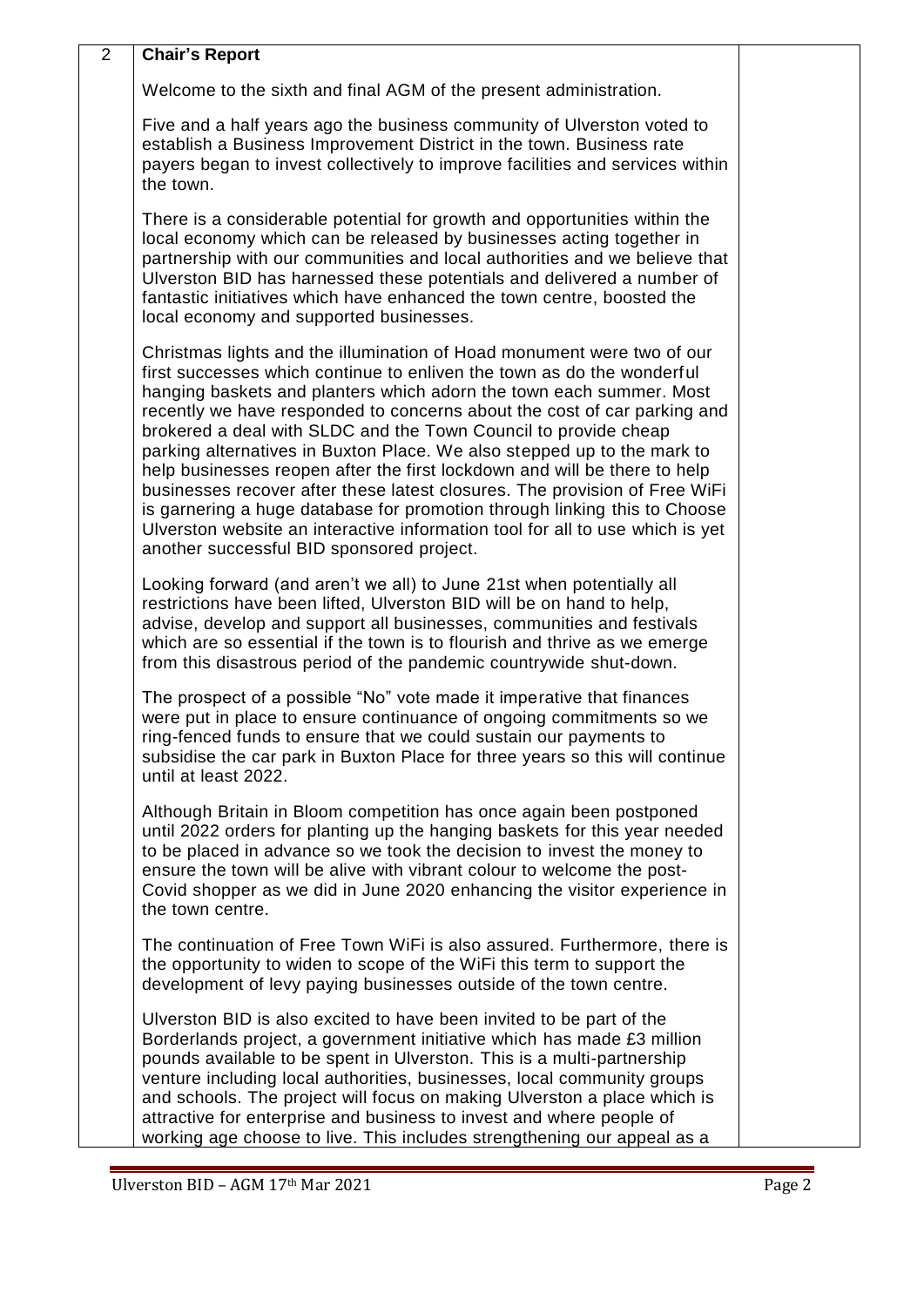|   | visitor destination which may ultimately involve plans to repurpose and<br>reinvent our town centre - exciting times!                                                                                                                                                                                                                                                                                                                                                                                                                                                                                                                                                                                                                                                                                                                                                 |  |
|---|-----------------------------------------------------------------------------------------------------------------------------------------------------------------------------------------------------------------------------------------------------------------------------------------------------------------------------------------------------------------------------------------------------------------------------------------------------------------------------------------------------------------------------------------------------------------------------------------------------------------------------------------------------------------------------------------------------------------------------------------------------------------------------------------------------------------------------------------------------------------------|--|
|   | It has been a difficult year especially as the vote to continue Ulverston<br>BID fell during the pandemic and made canvassing and contact with<br>stakeholders difficult. However, the re-vote was successful presenting us<br>with an exciting opportunity to continue the work we started all those<br>years ago. Due to the timing of the revote, the government ruled that our<br>next term would begin on April 1st which is six months later than it would<br>otherwise have started, consequently the new BID term will be for four<br>and a half years to bring it back in line with the original BID term which<br>will end on August 31st 2025.                                                                                                                                                                                                             |  |
|   | When the new term begins on April 1st, we are obliged to have in place a<br>new board of directors. During the next part of the meeting, we will be<br>hearing from those who have put themselves forward to serve on the new<br>board and those attending this AGM will have the opportunity to vote for<br>those they would like to entrust with the responsibility of administering the<br>money collected from the BID levy.                                                                                                                                                                                                                                                                                                                                                                                                                                      |  |
|   | However, before we do that, I would like to say a huge Thank You, to<br>Jacqui our outgoing treasurer. She has been an enormous asset to the<br>board since its inception in 2015, reliably keeping the finances in order<br>and reporting back with clarity and patience. Despite holding down a high<br>profile, position at Tritech she has kept on top of BID affairs at all times<br>and has always been there to guide me through any problems I might<br>have had regarding protocols and procedures. Jacqui is retiring from<br>Tritech later this year and consequently is standing down from the BID<br>board and her position of treasurer – we wish her well in her retirement,<br>though knowing Jacqui, I guess it will not be a restful one, it is more likely<br>she will find different challenges and other causes to which to bend her<br>talents. |  |
|   | Jacqui will be a difficult act to follow and if any of you know of an<br>accountant who would step into her shoes, she has promised to give them<br>a thorough hand over to ensure the continued smooth running of BID<br>finances.                                                                                                                                                                                                                                                                                                                                                                                                                                                                                                                                                                                                                                   |  |
| 3 | <b>Election of Officials</b>                                                                                                                                                                                                                                                                                                                                                                                                                                                                                                                                                                                                                                                                                                                                                                                                                                          |  |
|   | The Chair asked each candidate to say a couple of words outlining their<br>reasons to be a board member. Members not present who had made an<br>application to be part of the board had sent in prepared statements which<br>was read to the meeting.                                                                                                                                                                                                                                                                                                                                                                                                                                                                                                                                                                                                                 |  |
|   | After each presentation Justin conducted a confidential vote by asking all<br>to indicate their preference on a voting screen which will be seen only by<br>each participant then presented to confirm the result for each candidate.<br>The proceedings were recorded and will be open to scrutiny.                                                                                                                                                                                                                                                                                                                                                                                                                                                                                                                                                                  |  |
|   |                                                                                                                                                                                                                                                                                                                                                                                                                                                                                                                                                                                                                                                                                                                                                                                                                                                                       |  |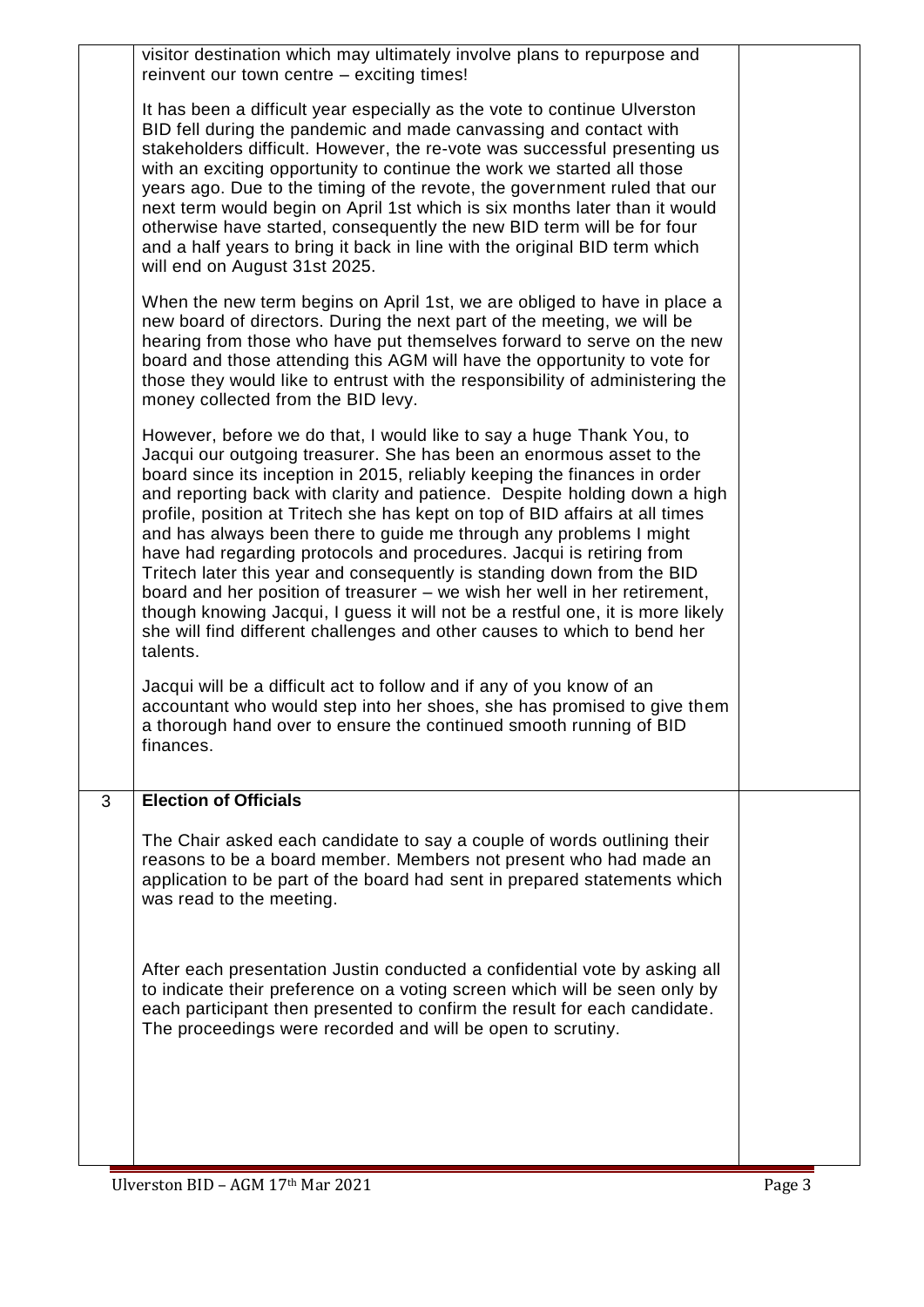| <b>Name</b>                                                                                                                                                                                | <b>Sector Represented</b>                                                                                                                                                                                                                                                                  | Vote Y/N |
|--------------------------------------------------------------------------------------------------------------------------------------------------------------------------------------------|--------------------------------------------------------------------------------------------------------------------------------------------------------------------------------------------------------------------------------------------------------------------------------------------|----------|
| Jan Hancock                                                                                                                                                                                | Hospitality                                                                                                                                                                                                                                                                                | Y        |
| <b>Wendy Barry</b>                                                                                                                                                                         | Hospitality                                                                                                                                                                                                                                                                                | Y        |
| Charlotte Hagen                                                                                                                                                                            | Hospitality                                                                                                                                                                                                                                                                                | Y        |
| <b>Toni Martinez</b>                                                                                                                                                                       | <b>Small Business</b>                                                                                                                                                                                                                                                                      | Y        |
| Sarah Mammatt                                                                                                                                                                              | <b>Small Business</b>                                                                                                                                                                                                                                                                      | Y        |
| Anita Garnett                                                                                                                                                                              | <b>Small Business</b>                                                                                                                                                                                                                                                                      | Y        |
| Michelle Scrogham                                                                                                                                                                          | Retail                                                                                                                                                                                                                                                                                     | Y        |
| Gavin Knott                                                                                                                                                                                | Retail                                                                                                                                                                                                                                                                                     | Y        |
| Beth Kennedy                                                                                                                                                                               | Charity                                                                                                                                                                                                                                                                                    | Y        |
| Jan Hefferman                                                                                                                                                                              | Schools/ Charity                                                                                                                                                                                                                                                                           | Y        |
| <b>Richard Butler</b>                                                                                                                                                                      | Schools/ Charity                                                                                                                                                                                                                                                                           | Y        |
| Dennis Round                                                                                                                                                                               | Large Business                                                                                                                                                                                                                                                                             | Y        |
| <b>Trevor Ronson</b>                                                                                                                                                                       | Large Business                                                                                                                                                                                                                                                                             | Y        |
| In addition.<br>Large Business for the future.                                                                                                                                             | Judith Pickthall as Town Council and Janet Jenkinson as SLDC were both<br>invited to the Board as representatives and have accepted.<br>All the above persons where duly elected to represent the Ulverston BID<br>as Board members. Two additional spaces are still available in Retail & |          |
| <b>Comments.</b>                                                                                                                                                                           |                                                                                                                                                                                                                                                                                            |          |
|                                                                                                                                                                                            | Jan Hancock expressed her desire to step down from the Cahir position.                                                                                                                                                                                                                     |          |
| and are delighted to be involved.                                                                                                                                                          | Judith & Janet being part of the original BID formation expressed their full<br>support for the BID and congratulated the Board on their achievements                                                                                                                                      |          |
| Julie Barton, Dave Watson & Mark Wilson each also expressed their full<br>support for the BID and looked forward to close working partnerships.                                            |                                                                                                                                                                                                                                                                                            |          |
| The new Directors will need to register at Companies House & Jacqui<br>volunteered to complete this process. Justin to pass on complete e mail<br>lists for new members to Jacqui & Gavin. |                                                                                                                                                                                                                                                                                            |          |
|                                                                                                                                                                                            | Jacqui expressed a big thank you to the current Board members during<br>her term and work for the BID and wished the new Board well.                                                                                                                                                       |          |